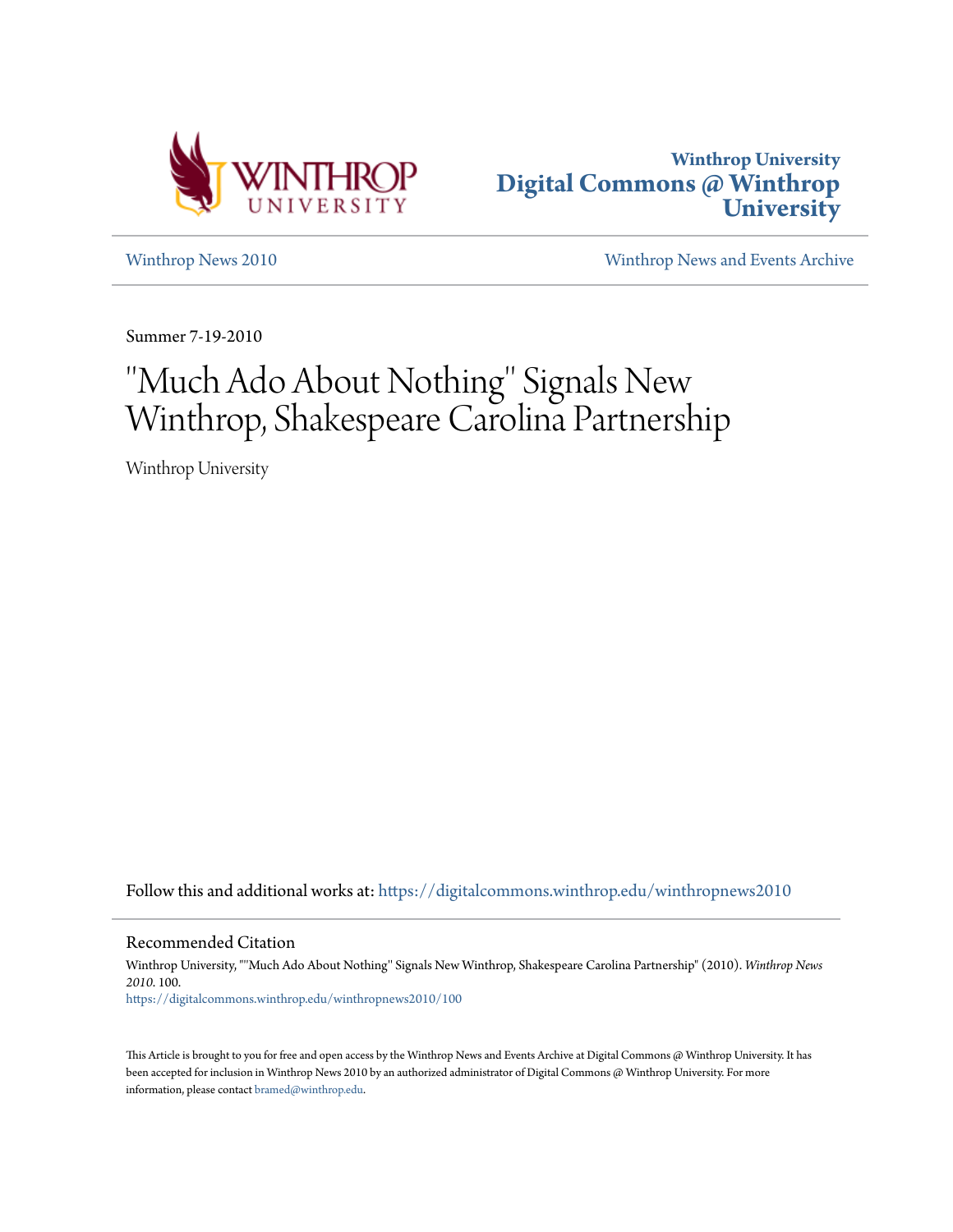All News

Archives

RSS News Feeds

Winthrop in the News

07/19/2010 **''Much Ado About Nothing'' Signals New Winthrop, Shakespeare Carolina Partnership**

## **Quick Facts**

**ABOUT ADMISSIONS & AID ACADEMICS STUDENT LIFE ATHLETICS GIVING**

WINTHROP

UNIVERSITY

**T** "Much Ado About Nothing" will mark a new partnership between Shakespeare Carolina and Winthrop University.

**B** Shakespeare Carolina and Winthrop's College of Visual and Performing Arts/Department of Theatre and Dance leadership will announce the partnership in a pre-show talk July 22.

ROCK HILL, S.C. - The July 22-24 production of Shakespeare's **"Much Ado About Nothing"** at Winthrop will kick off a strong partnership between the university's Department of Theatre and Dance and Shakespeare Carolina.

Beginning in summer 2011, **Winthrop** and **Shakespeare Carolina** will form a partnership to produce classical theatre in Rock Hill. The partnership, known as **Shakespeare Carolina at Winthrop**, will bring together the artistic

leadership of Shakespeare Carolina with the faculty and students of the **Department of Theatre and Dance**. The partnership will present two or three productions during the summer in Winthrop's Johnson Theatre. In addition, Shakespeare Carolina has amended its governance structure to include two representatives from Winthrop to serve on its board of directors.

Winthrop's new dean of the College of Visual and Performing Arts, **David Wohl**, will join **Chris O'Neill**, Shakespeare Carolina's artistic director, and **Andrew Vorder Bruegge**, chair of Winthrop's Department of Theatre and Dance, will announce the arrangement opening night July 22 in a preshow curtain speech (shows begin at 8 p.m. nightly). A reception, hosted by Theatre and Dance, will follow the show in the Johnson Theatre lobby.

Shakespeare Carolina at Winthrop will support **Shakespeare Carolina's** vision in several ways:

- CVPA's resources will enhance the artistic quality of the company's productions, with Johnson Theatre serving as **Shakespeare Carolina's** summer home. Involvement of Winthrop's faculty and students will enhance the artistic quality of the company's work.
- **Winthrop** will support actively the company's ambition to become a fully professional operation, hiring the region's best directors and choreographers, the most qualified designers in all areas and Equity-status guest actors.
- The partnership will support the company's plans to expand its repertory to include productions by other Elizabeth dramatists (Christopher Marlowe and Ben Johnson, for example) and classical works from ancient authors (Pautus, Aristophanes or Sophocles).

Winthrop's arts programming will reap its own benefits from the new working relationship:

The partnership will provide professional artistic opportunities for Winthrop faculty during the summer.



**C** SHARE 上没有。